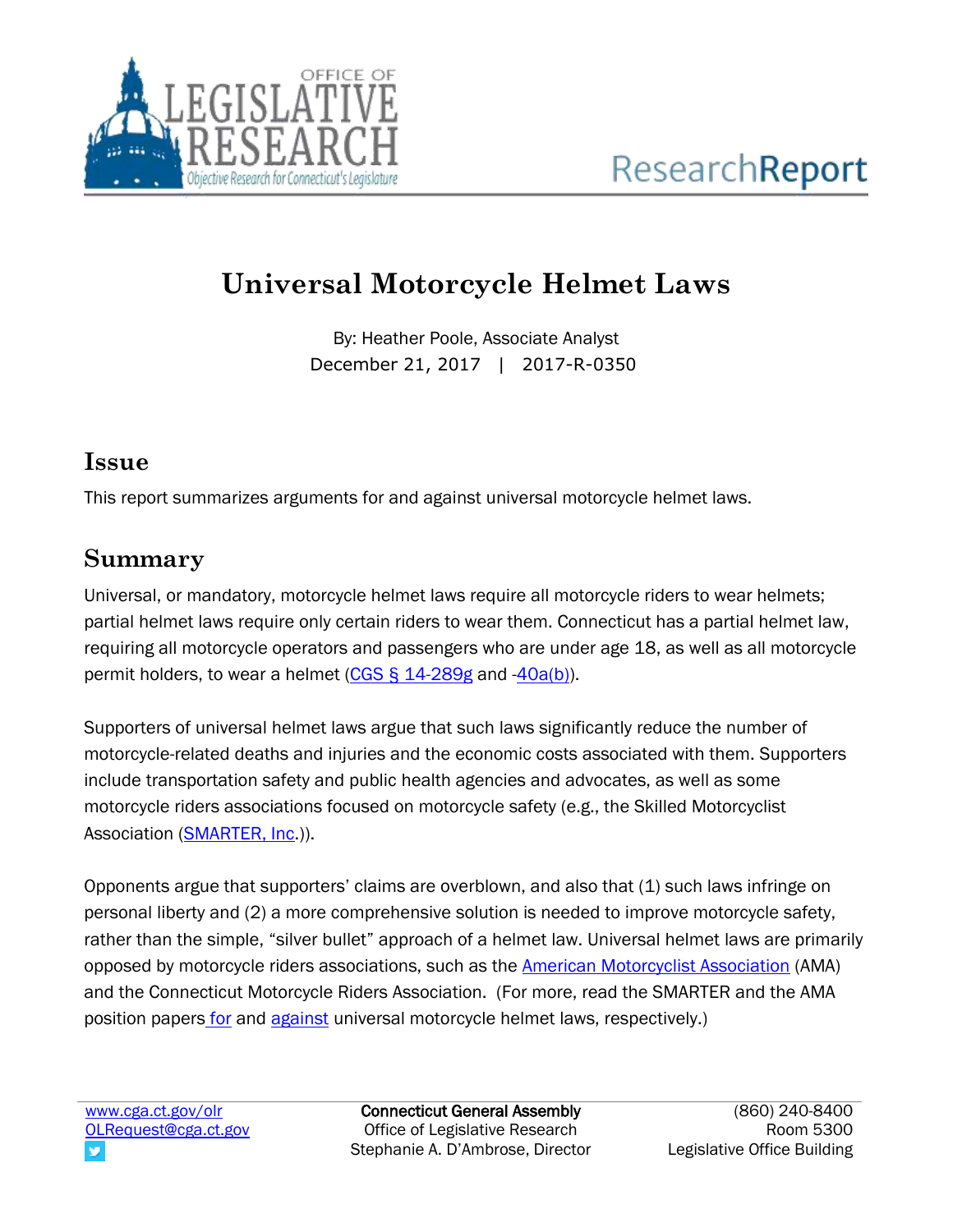## **Arguments in Favor**

## *Safety*

In 2013, the Community Preventive Services Task Force (CPSTF) examined evidence from 69 studies on motorcycle helmet laws and consequently recommended universal motorcycle helmet laws. (The CPSTF is an independent panel of public health and prevention experts that provides evidence-based findings and recommendations to the federal government about community preventive services, programs, and other interventions aimed at improving peoples' health. Its members are appointed by the Centers for Disease Control (CDC).)

Specifically, the CPSTF found that implementing universal helmet laws led to substantial increases in helmet use and decreases in motorcycle-related deaths and injuries. By contrast, the opposite effects were seen in states that repealed

*"Evidence shows that universal helmet laws increase helmet use; decrease motorcyclerelated fatal and non-fatal injuries; and are substantially more effective than no law or than partial motorcycle helmet laws, which apply only to riders who are young, novices, or have medical insurance coverage below certain thresholds."*

*-CPSTF on benefits of universal helmet laws*

their universal helmet laws. Although some opponents of motorcycle helmet laws have argued that they pose certain dangers to motorcyclists (see below), CPSTF noted that it did not find evidence that supported these claims, and it found some limited evidence that refuted those claims. (The full summary of CPSTF's findings is available [here.](https://www.thecommunityguide.org/sites/default/files/assets/MVOI-Motorcycle-Helmets-Laws-Mandating-Use_1.pdf))

The National Highway Traffic Safety Administration (NHTSA) periodically releases statistics on lives saved by motorcycle helmets. In 2015 (the most recent year available) it estimated that the use of motorcycle helmets saved an estimated 1,772 lives, and that an additional 740 lives would have been saved if all motorcyclists had been wearing helmets. For the same year in Connecticut, NHTSA estimates that helmets saved 12 lives and an additional 12 lives could have been saved if all motorcyclists wore them. (For more, see NHTSA's *"Lives and Costs Saved by Motorcycle Helmets, 2015"*.)

#### *Economic Costs*

Proponents of universal helmet laws argue that the costs of motorcyclists' injuries are not limited to individual riders, but impose economic costs on society more broadly. According to the [CDC,](https://www.cdc.gov/motorvehiclesafety/pdf/mc2012/motorcyclesafetybook.pdf) the estimated annual national economic burden of injuries and deaths from motorcycle-related crashes is \$12 billion, and that a substantial portion of the costs are paid by the public in the form of higher insurance premiums and taxes, as well as lost tax revenue. Specifically, the CDC notes that studies have shown that unhelmeted motorcycle riders (1) face substantially higher healthcare costs than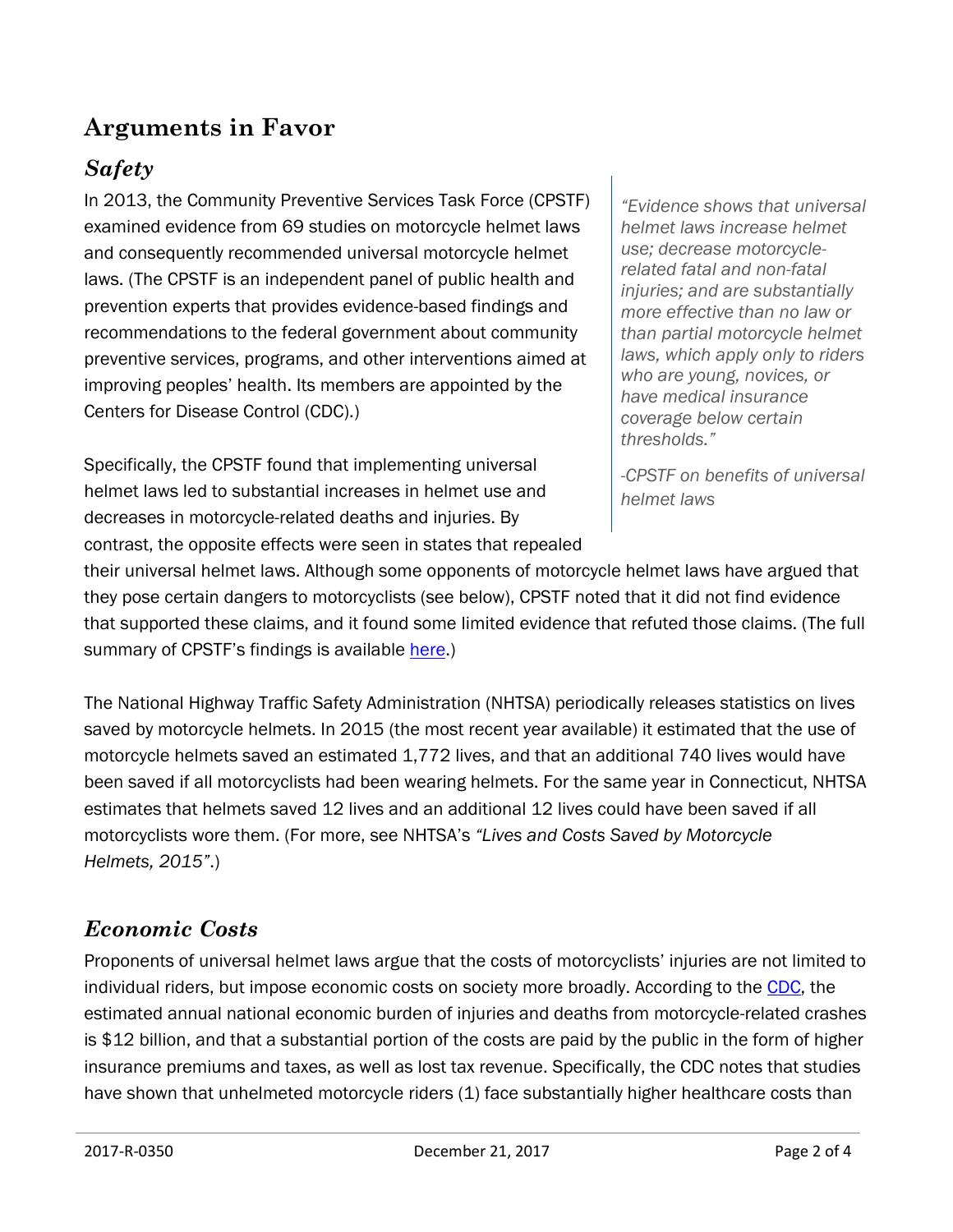do helmeted riders and (2) are less likely to have health insurance and therefore more likely to have their expenses paid by government-funded health care. In addition, unhelmeted riders are twice as likely to suffer traumatic brain injuries (TBI), and the median hospital charges to motorcyclists with a TBI were 13 times higher than the charges for those who did not have a TBI.

NHTSA also periodically estimates the annual economic costs saved by the use of motorcycle helmets. According to NHTSA, in 2015, an estimated \$3.1 billion in economic costs was saved, and an additional \$1.4 billion would have been saved with 100% helmet use. In Connecticut, those numbers were \$29.7 million and \$29.9 million, respectively.

## **Arguments in Opposition**

## *Personal Liberty*

The AMA, as part of a comprehensive motorcycle safety program, encourages the use of protective equipment, including helmets, but opposes universal helmet laws. On its [website,](http://www.americanmotorcyclist.com/About-The-AMA/voluntary-helmet-use-1) the AMA states that *"adults are capable of making personal safety decisions for themselves. Society's role is not to mandate personal safety, but rather to provide the education and experience necessary to aid adults in making these decisions for themselves."* Similarly, opponents of these laws argue that riding motorcycles without a helmet is just one risky behavior among many (e.g., smoking, drinking alcohol, poor eating habits), and believe that motorcycle helmet laws regulate motorcycle riding more heavily than other risks.

### *"Silver Bullet"*

Opponents of universal helmet laws argue that proponents see such laws as a "silver bullet" solution to motorcycle injuries and deaths, when, in the opponents' view, focus should be on comprehensive, effective alternatives. The AMA notes that any motorcyclist involved in a crash is at considerable risk, regardless of helmet use. It believes that, rather than mandating helmet use, more focus should be placed on a comprehensive approach to prevent crashes in the first place, such as through rider education, motorist awareness campaigns, and improved licensing procedures. To support their argument, the AMA notes that, in 2011, (1) 22% of motorcycle operators involved in fatal crashes were operating without a license, (2) 37% of fatallyinjured motorcycle motorcyclists had consumed alcohol, and (3) 49% of all fatal motorcycle crashed involved another vehicle.

*"Mandatory helmet laws do nothing to prevent crashes. Regardless of the protective equipment worn, any motorcyclist involved in a crash is at considerable risk. This makes it all the more vital to avoid a motorcycle crash in the first place, a strategy widely recognized and pursued in the motorcycling community."*

*-AMA on need for comprehensive safety strategy*